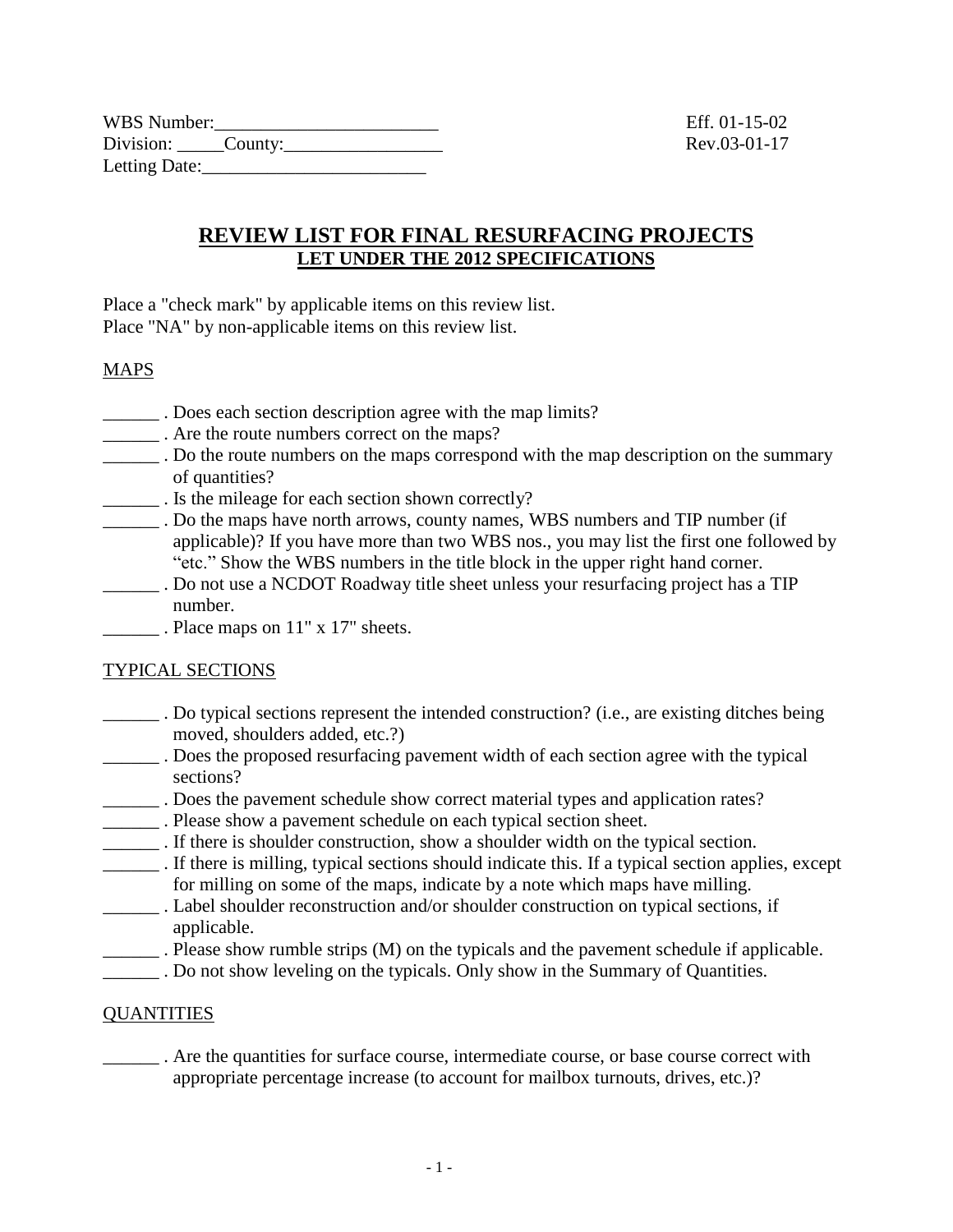- \_\_\_\_\_\_ . Is the asphalt binder for plant mix quantities correct? Asphalt binder for leveling course should be included; however, asphalt binder for patching material is not.
- . Does the summary of quantities address the number of new "curb ramps" and/or "retrofit existing curb ramps" with truncated domes?
- . Are items such as adjustment of manholes, meter and valve boxes correct on the summary of quantities?
- \_\_\_\_\_\_ . If there is a leveling course, quantities should be separated for each type: S9.5, S12.5, etc. A separate pay item is required for each type of paving material.
- \_\_\_\_\_\_ . Ensure that your asphalt quantities correspond with your milled areas. (Mill & fill)
- \_\_\_\_\_\_ . Please provide a borrow quantity for the shoulder reconstruction if applicable.

# **DETAILS**

- \_\_\_\_\_\_ . Is a detail for patching existing pavement shown on plans, if applicable?
- \_\_\_\_\_\_ . Is an incidental milling detail included? (A quantity of incidental milling is needed if you are resurfacing and not milling. It is needed for tie-ins at the beginning and end of resurfacing, at bridges and railroads.)
- \_\_\_\_\_\_ . Is a shoulder wedge detail included?
- \_\_\_\_\_\_ . Are wattles and erosion control details included? (You need a wattles and erosion control detail if you have a pay item for wattles polyacrylamides (PAM).) or temporary fence.

#### ESTIMATE & RESURFACING PROGRAM

- \_\_\_\_\_\_ . Are WBS numbers shown correctly in the resurfacing program?
- \_\_\_\_\_\_ . Is the county name(s) shown correctly?
- \_\_\_\_\_\_ . Are the pay item number, section number, and item description correct and applicable?
- \_\_\_\_\_\_ . Do the units and quantities in the resurfacing program correspond to those on the summary of quantities?
- \_\_\_\_\_\_ . Is the mileage shown correctly?
- \_\_\_\_\_\_ . If pavement repair is required, the quantity should be identified as "patching existing pavement."
- \_\_\_\_\_\_ . Please include an engineer's estimate.
- \_\_\_\_\_\_ . Please note that a revised resurfacing estimate file is not needed for updates once the initial file is submitted.

# GENERAL

- \_\_\_\_\_\_ . Are the WBS numbers correctly shown on all plan sheets? This should be shown in the title block in the upper right hand corner of each sheet.
- \_\_\_\_\_\_ . WBS numbers should be in numerical order beginning with the smallest number. Map numbers should begin in conjunction with smallest WBS number and continue in an ascending order on the summary of quantities sheet*.*